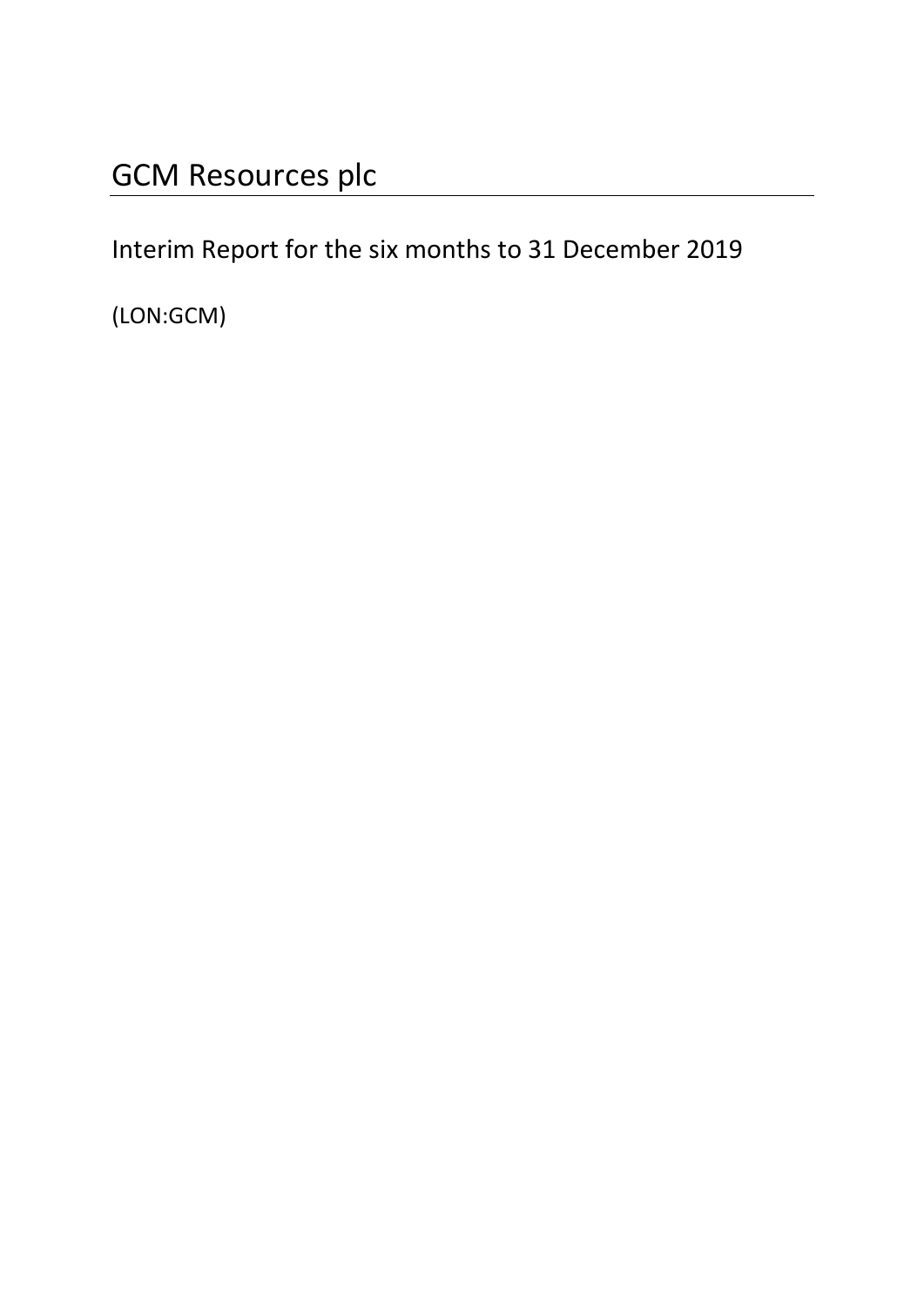### Chairman's Statement

I'm pleased to report to our shareholders on the Company's performance for the six months ended 31 December 2019. It has been a busy period for the Company and, despite the macro-economic headwinds I am pleased with the progress made. We have continued to pursue our strategy of presenting a comprehensive power solution to the Bangladesh Government, based on a 15 million tonne per annum "captive" coal mine in the Phulbari Coal Basin, feeding power plants with a combined capacity of 6,000MW, utilising highly energy-efficient ultra-supercritical boiler technology, and we continue this progress into 2020.

As the world is confronting climate change and looking for ways to increase power generation, whilst simultaneously reducing greenhouse gas production, we have taken steps to incorporate "high efficiency, low emission" (HELE) coal-fired power plant technology into our project. Over the past decade, developments in HELE technology have moved coal-fired power plant energy efficiency from circa 35% to 43-44% using the ultra-supercritical technology and this trend is expected to continue over the next 5 years, with "advanced ultra-supercritical plants" expected to further increase energy efficiency towards 50%, with greatly reduced  $CO<sub>2</sub>$  emissions. This technological advance is highly relevant to GCM, as it is expected to happen within the 10-year timeframe that is estimated for the installation of the 6,000MW Phulbari Coal and Power Project.

Our recent progress can be measured by the fact that:

- 1. Working under the joint-venture arrangements with internationally renowned PowerChina (Power Construction Corporation of China Ltd), we have completed the full Power Proposals covering an initial 4,000MW. These documents were prepared to the Bangladesh Power Development Board's requirements and will be presented as two 2,000MW Phases, installed in succession, to suit the production ramp-up of the Phulbari coal mine.
- 2. Working under the MOU with NFC (China Non-ferrous Metal Industry's Foreign Engineering and Construction Co. Ltd) and PowerChina, NFC successfully completed their Due Diligence studies towards the end of 2019 and we are hopeful of moving to a formal joint venture arrangement as early as possible in 2020.

We have prepared the Phulbari Coal and Power Project Proposal and are working with our appointed local consultant to finalise ready for submission to the Bangladesh Government. This is a truly a "Mega Project" and is estimated to require some US\$14.5 billion Foreign Direct Investment into Bangladesh to deliver the Project in its entirety. The Board would note that it's not just about the mine and power plants, but also about bringing major local and regional development, with significant job creation, a new township, new villages, roads, rail, industrial development based on stable and expansive power supply, reticulated water supplies and free water for irrigation schemes, sanitation systems and many other improved community amenities.

Other steps taken in early 2020 include:

- Securing the continuing support of Polo Resources Ltd (AIM: POL) ("Polo") by way of the extension of the loan agreement to ensure funding for a further 12 months.
- Agreeing extension of the memorandum of understanding with NFC and PowerChina for a further three months, through into April 2020, on the same terms as previously announced.
- Agreeing the extension of the Joint Venture Agreement ("JVA") and definitive Engineering, Procurement and Construction Contract ("EPC Contract") with PowerChina, for a further 12 months, to 17 January 2021, on the same terms as previously announced.

#### Financials

GCM incurred a loss after tax of £616,000 for the six months ended 31 December 2019 (31 December 2018: loss after tax of £1,844,000). The most significant expenditure during the period was pre-development expenditure, while administrative expenses for the six months ended 31 December 2019 were £198,000 (31 December 2018: £335,000) and capitalised project expenditure for the period was £287,000 (31 December 2018: £275,000).

During the period, GCM agreed an extension in the short-term loan facility with Polo, the Company's second largest shareholder. The short-term loan facility was been increased by £1.2 million, in exchange for permitting the outstanding loan balance and accrued interest to be repaid by issuing new ordinary shares in the Company, at a conversion price of 11 pence per share. The loan facility continues to attract an interest rate of 12% per annum and may be repaid via the issue of new ordinary shares in GCM as mentioned, or in cash, with Polo being required to give 90 days' notice to the Company.

Over the next six months, the Company will seek new investment to strengthen GCM's financial position and provide future funding. Until such time, there remains a material uncertainty which may cast doubt as to the Group's ability to continue as a going concern. The directors remain confident that sufficient funding will be obtained as and when required. As such, the financial statements have been prepared on a going concern basis. Please refer to the accounting policy note on going concern (Note 1 to the Financial Statements) for further information.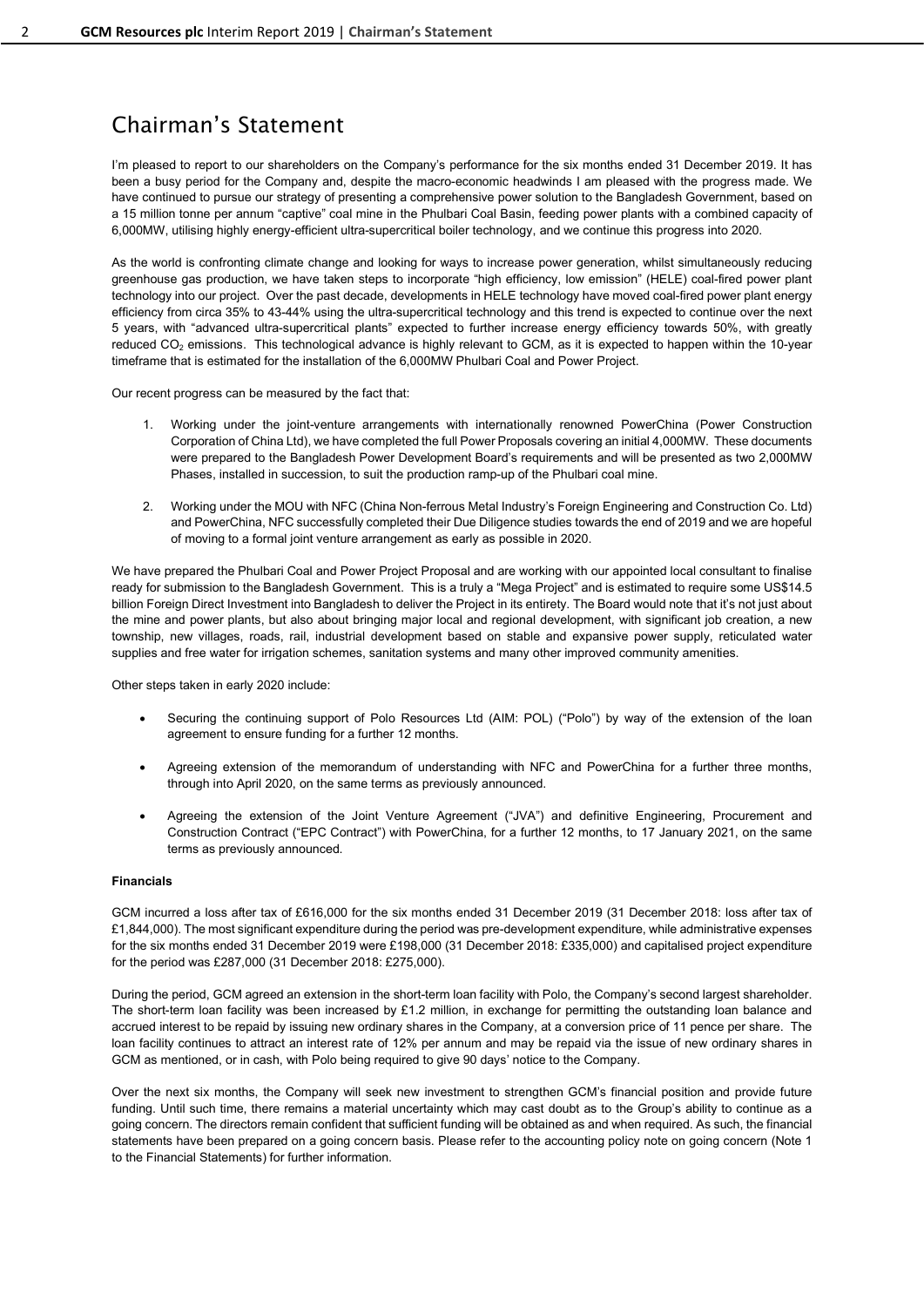### **Outlook**

Finally, I would like to thank our shareholders for their continued commitment and support for GCM and its prospects. We are looking forward to finally presenting the Project Proposal to the Bangladesh Government and progressing the Project in the interest of our shareholders and other stakeholders. However, it would be unrealistic to assume the COVID-19 pandemic won't have an impact on our timelines, given that governments worldwide are focused on dealing with the pandemic.

Datuk Michael Tang PJN Executive Chairman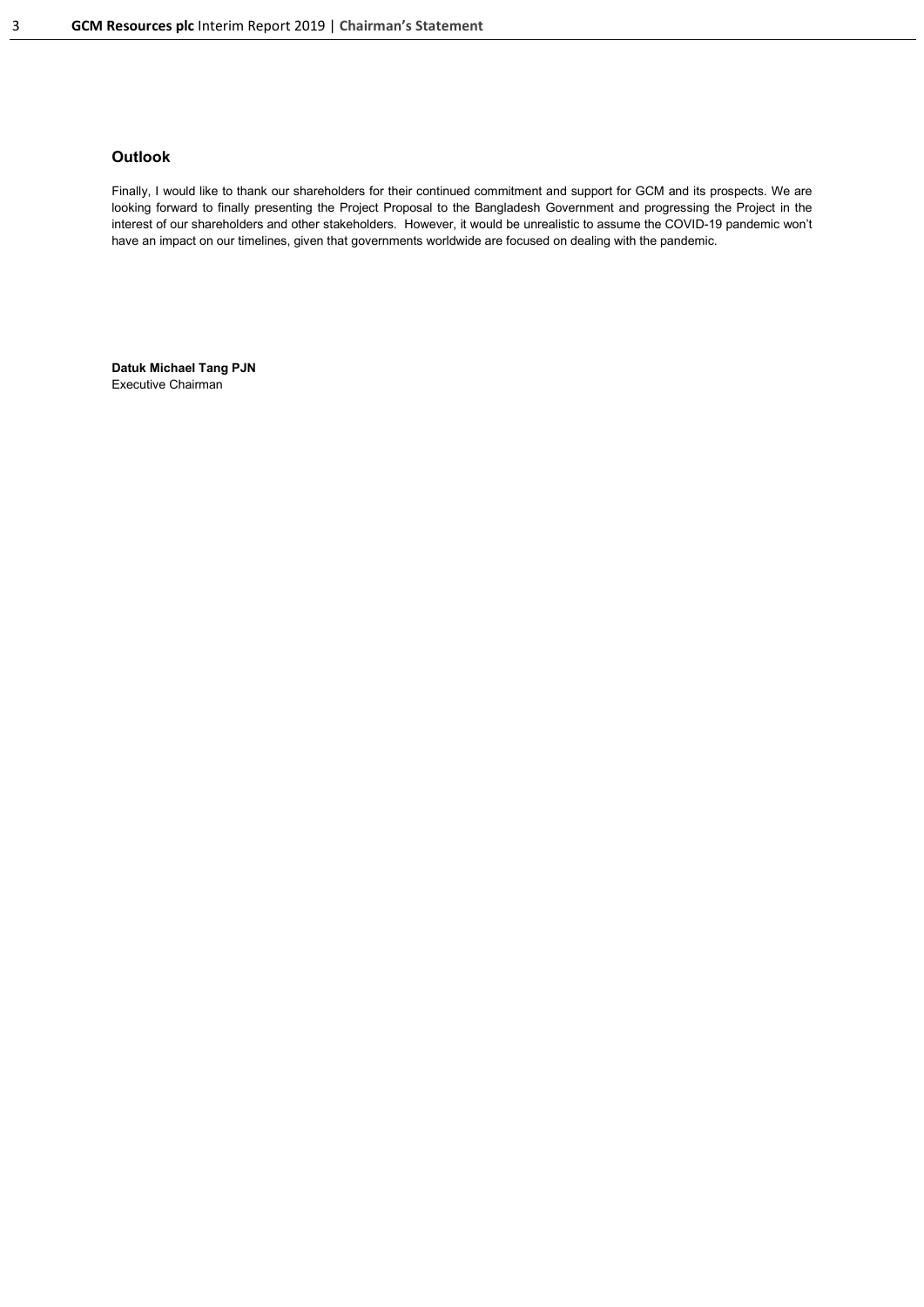## Interim Consolidated Income Statement

|                                                    | 6 months ended<br>31 December<br>2019<br>unaudited<br>£000 | 6 months ended<br>31 December<br>2018<br>unaudited<br>£000 | Year ended<br>30 June<br>2019<br>audited<br>£000 |
|----------------------------------------------------|------------------------------------------------------------|------------------------------------------------------------|--------------------------------------------------|
| <b>Operating expenses</b>                          |                                                            |                                                            |                                                  |
| Pre-development expenditure                        | (198)                                                      | (1, 427)                                                   | (5, 181)                                         |
| Exploration and evaluation costs                   |                                                            | (14)                                                       | (14)                                             |
| Administrative expenses                            | (279)                                                      | (335)                                                      | (6665)                                           |
| <b>Operating loss</b>                              | (477)                                                      | (1,776)                                                    | (5,860)                                          |
| Finance costs                                      | (139)                                                      | (68)                                                       | (164)                                            |
| Loss before tax                                    | (616)                                                      | (1,844)                                                    | (6,024)                                          |
| Taxation                                           |                                                            |                                                            |                                                  |
| Loss and total comprehensive income for the period | (616)                                                      | (1,844)                                                    | (6,024)                                          |
|                                                    |                                                            |                                                            |                                                  |
| Earnings per share                                 |                                                            |                                                            |                                                  |
| Basic loss per share (pence)                       | (0.6p)                                                     | (1.9p)                                                     | (6.1p)                                           |
| Diluted loss per share (pence)                     | (0.6p)                                                     | (1.9p)                                                     | (6.1p)                                           |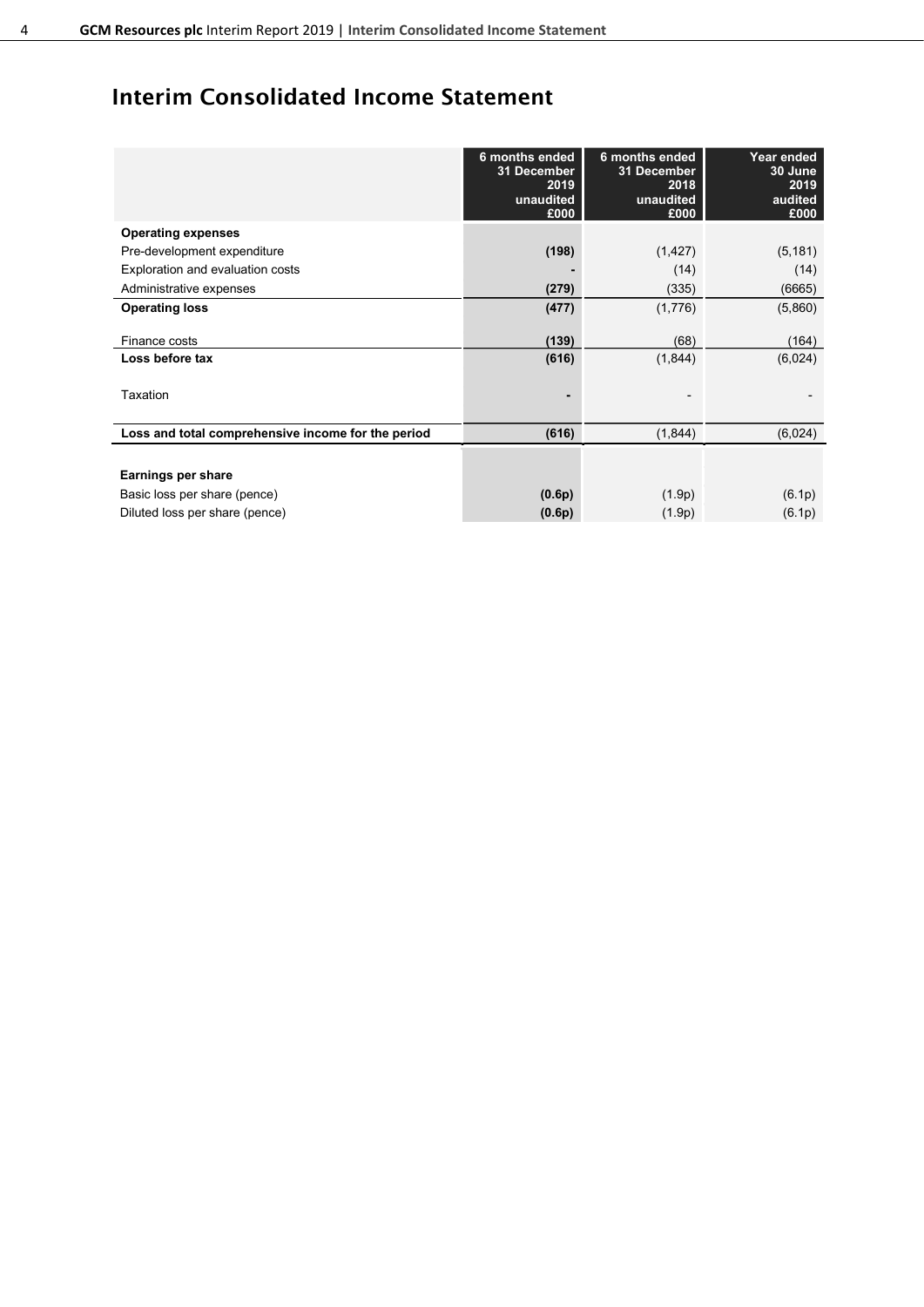# Interim Consolidated Statement of Changes in Equity

|                                    | <b>Share</b><br>capital | <b>Share</b><br>premium<br>account | <b>Share</b><br>based<br>payments<br>not settled | <b>Accumulated</b><br><b>losses</b> | <b>Total</b> |
|------------------------------------|-------------------------|------------------------------------|--------------------------------------------------|-------------------------------------|--------------|
|                                    | £000                    | £000                               | £000                                             | £000                                | £000         |
| Balance at 1 July 2018             | 9,811                   | 50,484                             | 625                                              | (21, 540)                           | 39,380       |
| Total comprehensive loss           |                         |                                    |                                                  | (6,024)                             | (6,024)      |
| Share issuances                    | 53                      | 13                                 |                                                  |                                     | 66           |
| Shares to be issued                |                         |                                    | 5,181                                            |                                     | 5,181        |
| Share based payments               |                         |                                    | 29                                               |                                     | 29           |
| Balance at 30 June 2019            | 9,864                   | 50,497                             | 5,835                                            | (27, 564)                           | 38,632       |
| Total comprehensive loss           |                         |                                    |                                                  | (616)                               | (616)        |
| Share issuances                    |                         |                                    |                                                  |                                     |              |
| Shares to be issued                |                         |                                    | 198                                              |                                     | 198          |
| Share based payments               |                         |                                    | 3                                                |                                     | 3            |
| Balance at 31 December 2019        |                         |                                    |                                                  |                                     |              |
| (unaudited)                        | 9,864                   | 50,497                             | 6,036                                            | (28, 180)                           | 38,217       |
|                                    |                         |                                    |                                                  |                                     |              |
| Balance at 1 July 2018             | 9,811                   | 50,484                             | 625                                              | (21, 540)                           | 39,380       |
| Total comprehensive loss           |                         |                                    |                                                  | (1, 844)                            | (1, 844)     |
| Share issuances                    | 10                      | 8                                  |                                                  |                                     | 18           |
| Share based payments               |                         |                                    | 4                                                |                                     | 4            |
| <b>Balance at 31 December 2018</b> |                         |                                    |                                                  |                                     |              |
| (unaudited)                        | 9,812                   | 50,492                             | 629                                              | (23, 384)                           | 37,558       |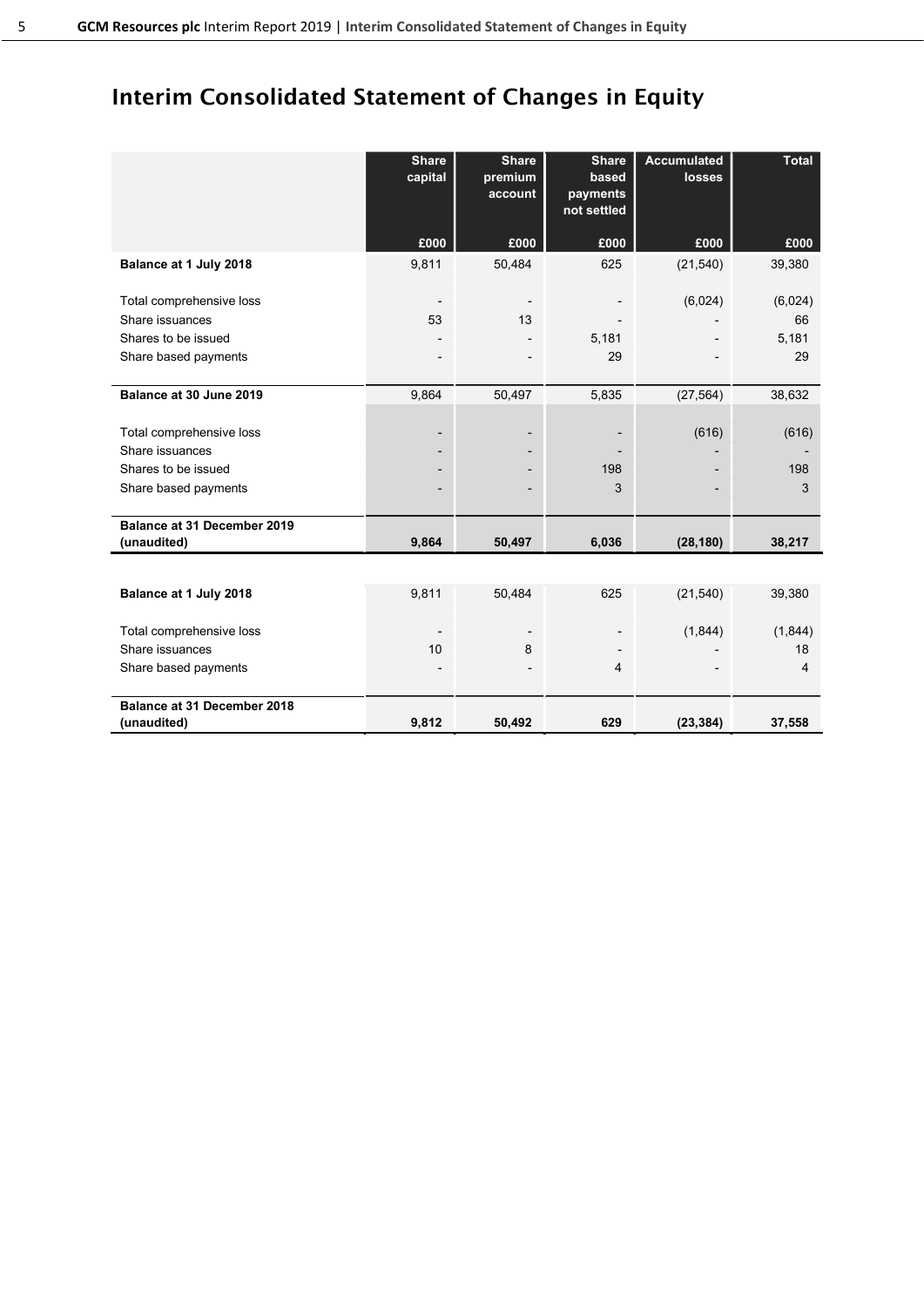# Interim Consolidated Balance Sheet

|                                  |                | 31 December       | 31 December       | 30 June                  |
|----------------------------------|----------------|-------------------|-------------------|--------------------------|
|                                  |                | 2019              | 2018              | 2019                     |
|                                  | <b>Notes</b>   | unaudited<br>£000 | unaudited<br>£000 | audited<br>£000          |
| <b>Current assets</b>            |                |                   |                   |                          |
| Cash and cash equivalents        |                | 236               | 168               | 385                      |
| Receivables                      |                | 14                | 65                | 23                       |
| Total current assets             |                | 250               | 233               | 408                      |
| <b>Non-current assets</b>        |                |                   |                   |                          |
| Property, plant and equipment    |                | 16                | 20                | 19                       |
| Intangible assets                | 3              | 41,537            | 40,912            | 41,250                   |
| Receivables                      |                |                   |                   | $\overline{\phantom{a}}$ |
| Total non-current assets         |                | 41,553            | 40,932            | 41,269                   |
|                                  |                |                   |                   |                          |
| <b>Total assets</b>              |                | 41,803            | 41,165            | 41,677                   |
|                                  |                |                   |                   |                          |
| <b>Current liabilities</b>       |                |                   |                   |                          |
| Payables                         | $\overline{4}$ | (806)             | (1,960)           | (702)                    |
| Borrowings                       | 5              | (2,780)           | (1,647)           | (2, 343)                 |
| <b>Total current liabilities</b> |                | (3,586)           | (3,607)           | (3,045)                  |
| <b>Total liabilities</b>         |                | (3,586)           | (3,607)           | (3,045)                  |
|                                  |                |                   |                   |                          |
| <b>Net assets</b>                |                | 38,217            | 37,558            | 38,632                   |
|                                  |                |                   |                   |                          |
| <b>Equity</b>                    |                |                   |                   |                          |
| Share capital                    | 6              | 9,864             | 9,821             | 9,864                    |
| Share premium account            | 6              | 50,497            | 50,492            | 50,497                   |
| Other reserves                   |                | 6,036             | 629               | 5,835                    |
| <b>Accumulated losses</b>        |                | (28, 180)         | (23, 384)         | (27, 564)                |
| <b>Total equity</b>              |                | 38,217            | 37,558            | 38,632                   |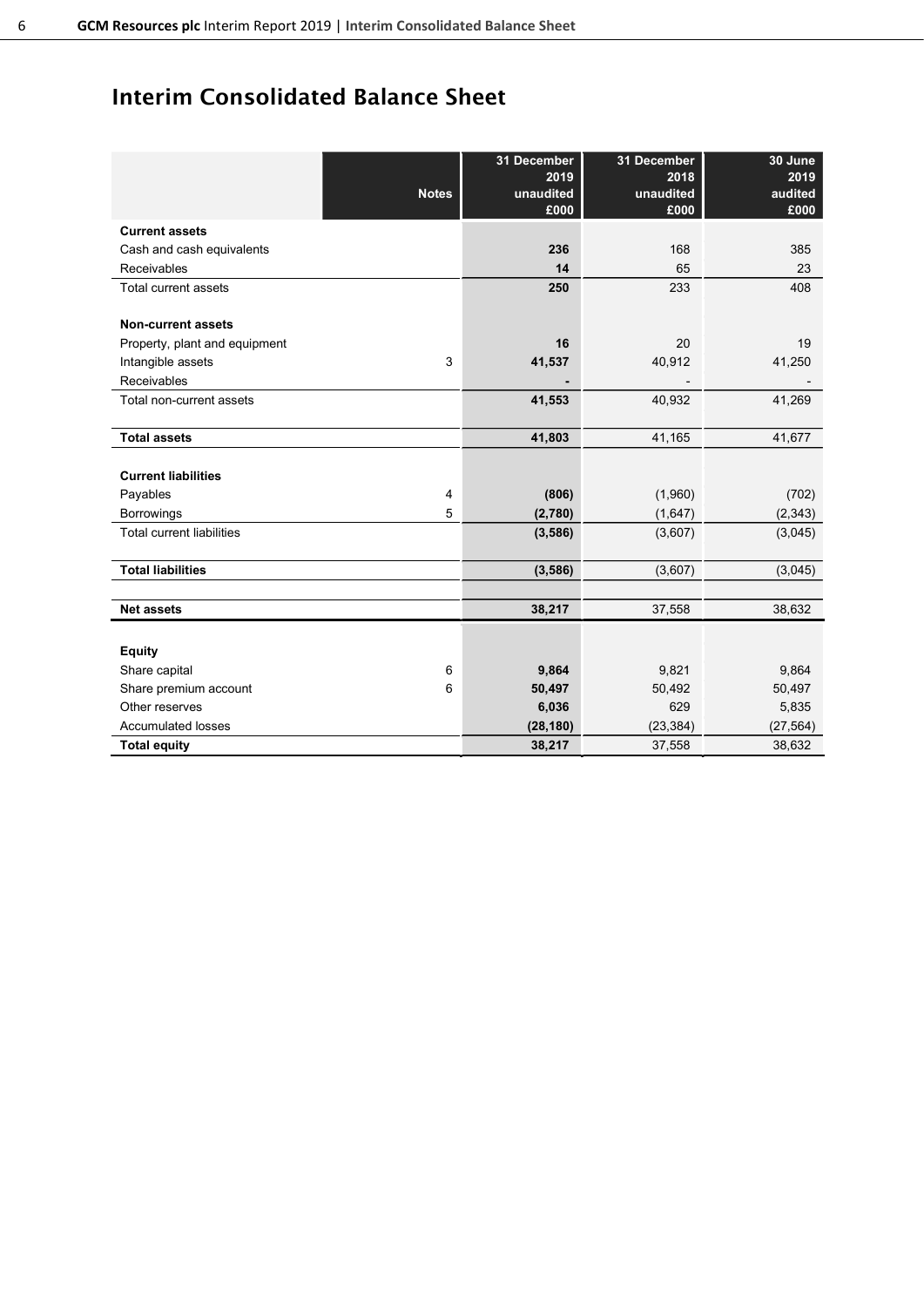# Interim Consolidated Statement of Cash Flows

|                                                      | 6 months ended<br>31 December<br>2019 | 6 months ended<br>31 December<br>2018 | Year ended<br>30 June<br>2019 |
|------------------------------------------------------|---------------------------------------|---------------------------------------|-------------------------------|
|                                                      | unaudited<br>£000                     | unaudited<br>£000                     | audited<br>£000               |
| Cash flows used in operating activities              |                                       |                                       |                               |
| Loss before tax                                      | (616)                                 | (1,844)                               | (6,024)                       |
| Adjusted for:                                        |                                       |                                       |                               |
| Non-cash pre-development expenditure                 | 198                                   | 1,427                                 | 5,181                         |
| Non-cash finance costs                               | 139                                   | 68                                    | 164                           |
| Other non-cash expenses                              |                                       |                                       | 20                            |
| Movements in working capital:                        | (279)                                 | (349)                                 | (659)                         |
| Decrease/(increase) in operating receivables         | 9                                     | (30)                                  | 13                            |
| Increase in operating payables                       | 104                                   | 51                                    | 219                           |
| Cash used in operations                              | (166)                                 | (328)                                 | (427)                         |
| Net cash used in operating activities                | (166)                                 | (328)                                 | (427)                         |
|                                                      |                                       |                                       |                               |
| Cash flows from investing activities                 |                                       |                                       |                               |
| Payments for intangible assets                       | (283)                                 | (268)                                 | (579)                         |
| Payments for property, plant and equipment           |                                       |                                       | (2)                           |
| Net cash generated from investing activities         | (283)                                 | (268)                                 | (581)                         |
|                                                      |                                       |                                       |                               |
| Cash flows from financing activities                 |                                       |                                       |                               |
| Issue of ordinary share capital                      |                                       | 18                                    | 47                            |
| Share issue costs                                    |                                       |                                       |                               |
| Proceeds from borrowing                              | 300                                   | 300                                   | 900                           |
| Interest paid                                        |                                       |                                       |                               |
| Net cash from financing activities                   | 300                                   | 318                                   | 947                           |
|                                                      |                                       |                                       |                               |
|                                                      |                                       |                                       |                               |
| Total (decrease) in cash and cash equivalents        | (149)                                 | (278)                                 | (61)                          |
| Cash and cash equivalents at the start of the period | 385                                   | 446                                   | 446                           |
| Cash and cash equivalents at the end of the period   | 236                                   | 168                                   | 385                           |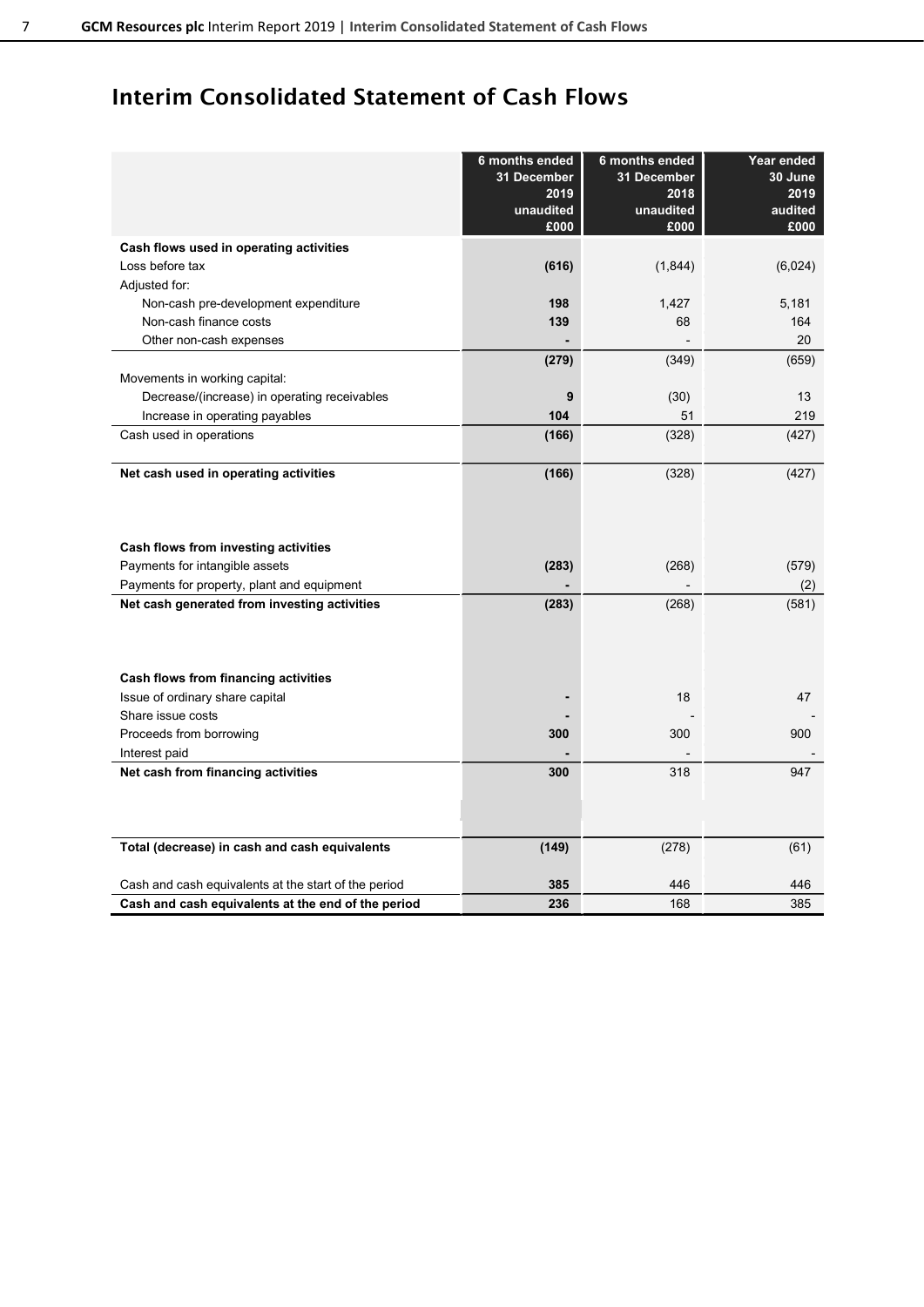# Notes to the Interim Condensed Consolidated Financial **Statements**

### 1. Accounting policies

GCM Resources plc (GCM) is domiciled in England and Wales, was incorporated as a Public Limited Company on 26 September 2003 and admitted to the London Stock Exchange Alternative Investment Market (AIM) on 19 April 2004.

This unaudited interim report was authorised for issue by the Board of Directors on 23 March 2020.

#### Basis of preparation

The annual consolidated financial statements have been prepared in accordance with International Financial Reporting Standards (IFRSs) as adopted by the European Union as they apply to the financial statements of the Group for the year ended 30 June 2019 and applied in accordance with the Companies Act 2006.

The interim condensed consolidated financial statements for the six months ended 31 December 2019 have been prepared using the same policies and methods of computation as applied in the financial statements for the year ended 30 June 2019. The financial information contained herein does not constitute statutory accounts within the meaning of Section 435 of the Companies Act 2006 and is unaudited. The figures for the year ended 30 June 2019 have been extracted from the statutory accounts for that year. Those accounts have been delivered to the Registrar of Companies and contained an unqualified auditors' report which included an emphasis of matter concerning significant doubt over the ability for the Group to continue as a going concern and did not include a statement under section 498(2)(a) or (b), or section 498(3) of the Companies Act 2006.

#### Political and economic risks – carrying value of intangible asset

The principal asset is in Bangladesh and accordingly subject to the political, judicial, fiscal, social and economic risks associated with operating in that country.

The Group's principal project relates to thermal coal and semi-soft coking coal, the markets for which are subject to international and regional supply and demand factors, and consequently future performance will be subject to variations in the prices for these products.

GCM, through its subsidiaries, is party to a Contract with the Government of Bangladesh which gives it the right to explore, develop and mine in respect of the licence areas. The Group holds a mining lease and exploration licences in the Phulbari area covering the prospective mine site. The mining lease has a 30-year term from 2004 and may be renewed for further periods of 10 years each, at GCM's option.

In accordance with the terms of the Contract, GCM submitted a combined Feasibility Study and Scheme of Development report on 2 October 2005 to the Government of Bangladesh. Approval of the Scheme of Development from the Government of Bangladesh is necessary to proceed with development of the mine. GCM continues to await approval.

The Group has received no notification from the Government of Bangladesh (Government) of any changes to the terms of the Contract. GCM has received legal opinion that the Contract is enforceable under Bangladesh and International law, and will consequently continue to endeavour to receive approval for development.

Accordingly, the Directors are confident that the Phulbari Coal and Power Project (Project) will ultimately receive approval, although the timing of approval remains in the hands of the Government. To enhance the prospects of the Project, GCM has engaged in a strategy to align the Project with the needs and objectives of the Government. The Government seeks to rapidly expand the country's power generation, including the increase in coal fired power generation from the current 250MW to approximately 20,000MW. The Group's strategy is to combine the planned coal mine with 6,000MW power plants in conjunction with large Chinese State-owned engineering enterprises.

Until approval of the Scheme of Development from the Government of Bangladesh is received there is continued uncertainty over the recoverability of the intangible mining assets. The Directors consider that it is appropriate to continue to record the intangible mining assets at cost, however if for whatever reason the Scheme of Development is not ultimately approved the Group would impair all of its intangible mining assets, totalling £41,537,000 as at 31 December 2019.

#### Going concern

As at 31 December 2019 the Group's financial resources were £236,000, as well as access to an unutilised amount of £1,200,000 in the Polo short-term loan facility of £3.6 million; such £1.2 million increase being formally executed in January 2020. The unutilised portion of the loan facility is available to be drawn down in four quarterly instalments.

In order to support its operating expenses for a period of at least 12 months and discharge its current liabilities as and when they fall due, the Company will need to obtain further financial resources through debt or equity financing. The Directors are confident that the necessary financial resources will be raised as and when required. The financial statements continue to be prepared on a going concern basis. However, until such time that sufficient funds are raised, there remains a material uncertainty which may cast doubt as to the Group's ability to continue as a going concern.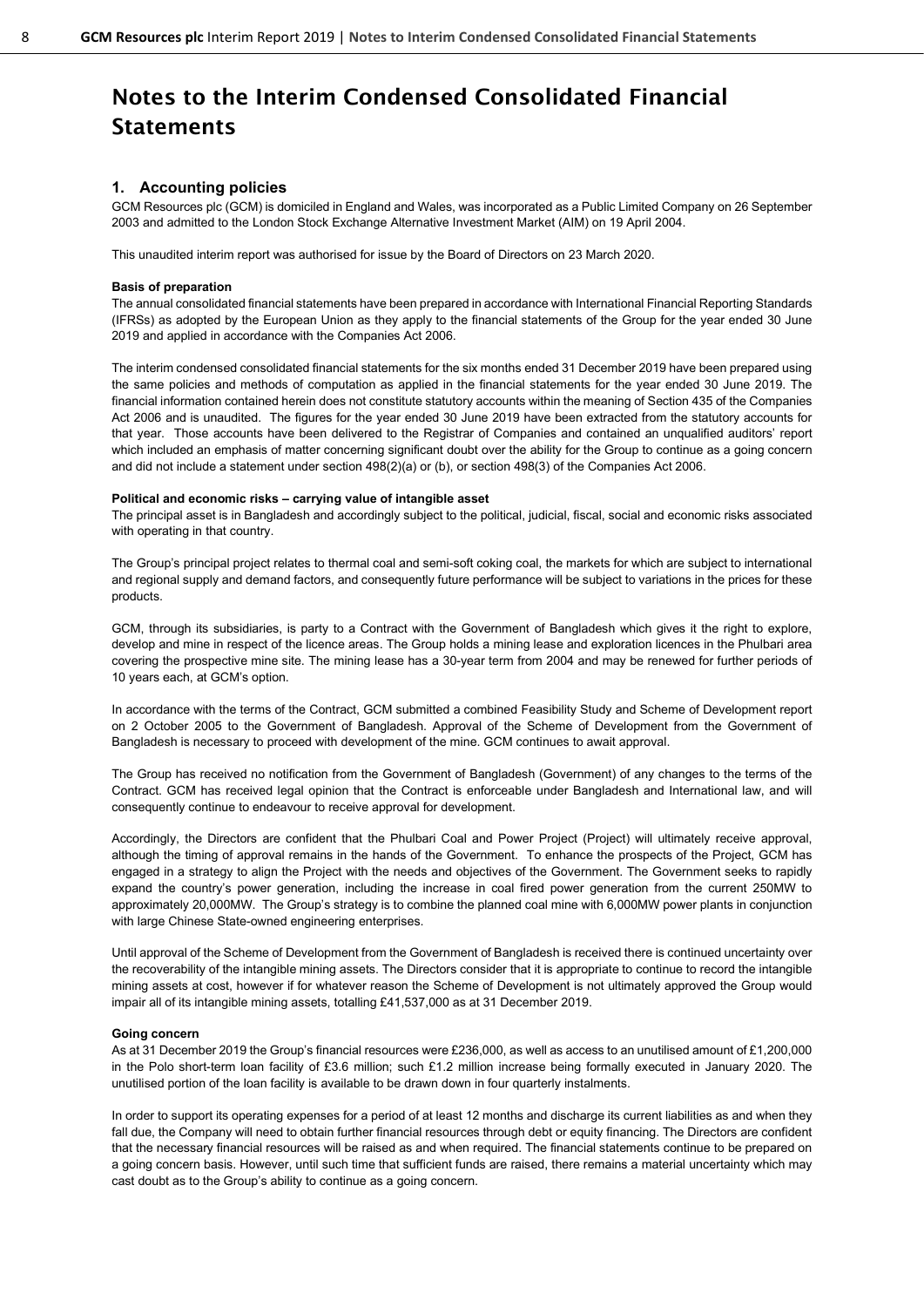Upon achieving approval of the Phulbari Coal and Power Project, significant additional financial resources will be required to proceed to development.

#### 2. Segment analysis

The Group operates in one segment being the exploration and evaluation of energy related projects. The only significant project within this segment is the Phulbari Coal and Power Project in Bangladesh.

### 3. Intangibles

During the period intangibles increased by £287,000. The increase is due to capitalised mining exploration and evaluation expenditure relating to the Phulbari Coal and Power Project in Bangladesh.

#### 4. Payables

|                               | 31 December<br>2019<br>unaudited<br>£000 | 31 December<br>2018<br>unaudited<br>£000 | 30 June<br>2019<br>audited<br>£000 |
|-------------------------------|------------------------------------------|------------------------------------------|------------------------------------|
|                               |                                          |                                          |                                    |
| Trade payables                | 259                                      | 1,711                                    | 304                                |
| Related party accrued payable | 397                                      | 99                                       | 248                                |
| Transaction costs payable     | 150                                      | 150                                      | 150                                |
|                               |                                          |                                          |                                    |
|                               | 806                                      | 1,960                                    | 702                                |

The trade payables of £259,00 at 31 December 2019 includes £60,000 non-cash costs relating to power plant pre-development expenditure, which will be settled by the issuance of new ordinary shares in the Company.

The related party accrued payable of £397,000 at 31 December 2019 relates to accrued fees owing to the management services company of the Executive Chairman of the Company, Datuk Michael Tang PJN.

#### 5. Borrowings

|                                             | 31 December<br>2019<br>unaudited<br>£000 | 31 December<br>2018<br>unaudited<br>£000 | 30 June<br>2019<br>audited<br>£000 |
|---------------------------------------------|------------------------------------------|------------------------------------------|------------------------------------|
| Short-term loan facility from related party | 2,780                                    | 1,647                                    | 2,343                              |
|                                             | 2,780                                    | 1,647                                    | 2,343                              |

GCM is party to a £3,500,000 short-term loan facility with its second largest shareholder, Polo Resources Limited (AIM: POL) ("Polo"). As at 31 December 2019, the Company owed £2,780,000, comprising £2,2300,000 loan balance and accrued finance costs on borrowings of £480,000. The principle terms of the short-term loan are 12% per annum interest rate on the loan balance and repayment within 90 days upon request. Alternatively, the lender may request repayment by the issuance of new ordinary shares in the Company at 11 pence per share. Any issue of GCM shares to the Polo is conditional upon its interest, together with the interest of any parties with which it is in concert, remaining below 30% of the Company's issued share capital. The Company may elect to repay all or part of the outstanding loan at any time giving 60 days' notice.

#### 6. Share issues

No shares were issued during the period.